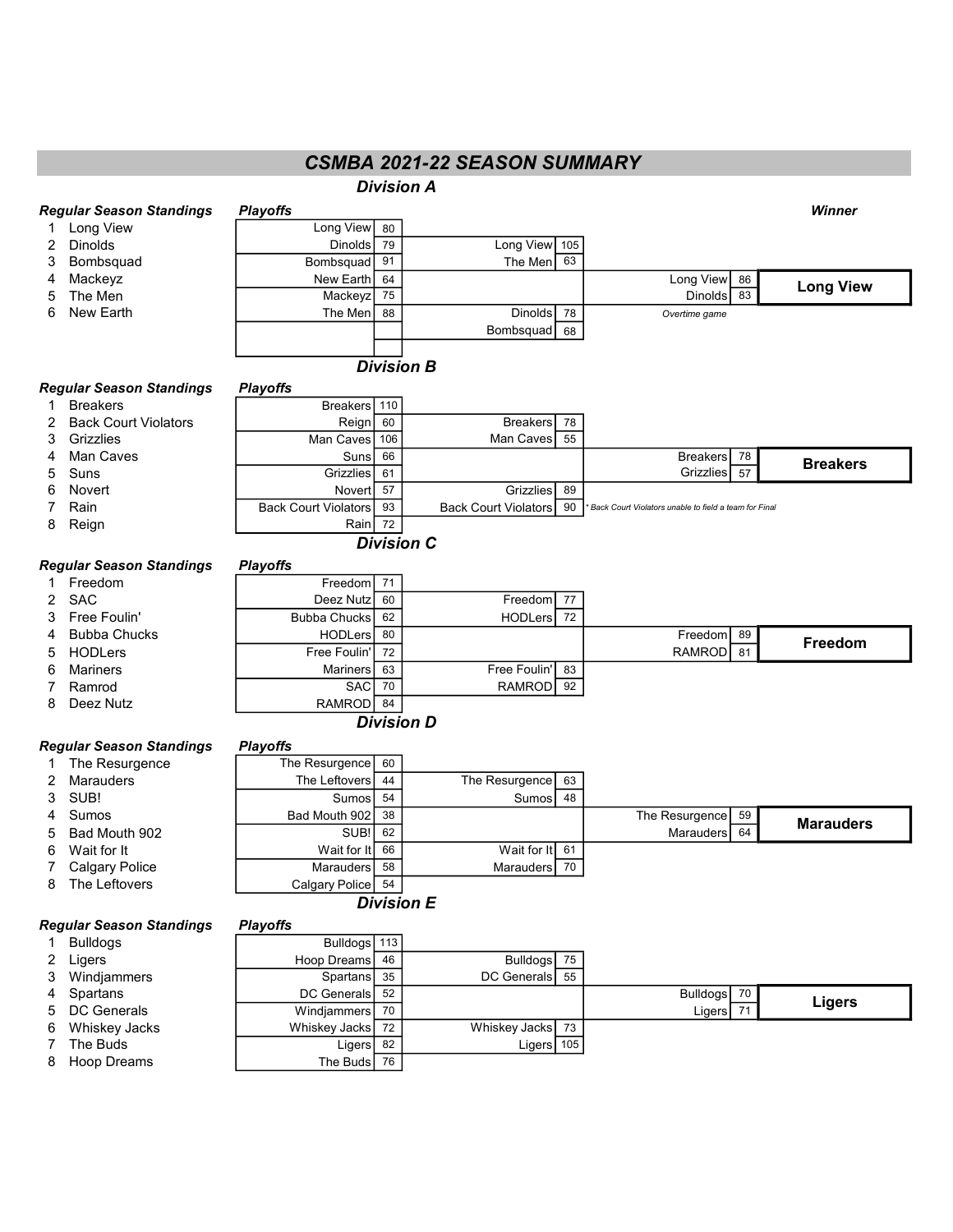## CSMBA 2021-22 SEASON SUMMARY

#### **Division F** Winner Regular Season Standings Playoffs 1 Magic **Magic** 74 2 Blue Balls **COB Raiders** 54 Magic 67 3 YYC Kings **Krights** Knights 61 Knights 47 4 Knights Delicious 36 Nagio Delicious 196 Nagio Delicious 26 Nagio Delicious 26 Nagio Delicious 5 Delicious **Contract Contract Contract Contract Contract Contract Contract Contract Contract Contract Contract Contract Contract Contract Contract Contract Contract Contract Contract Contract Contract Contract Contract Co** 6 Zerq Rush Zerq Rush <sup>78</sup> Zerq Rush <sup>65</sup> 7 Swamp Dragons Blue Balls <sup>78</sup> Blue Balls <sup>58</sup> 8 OB Raiders **Swamp Dragons** 46 Magic

**26 Waiting List Allstars 73** 

## Division G

## Regular Season Standings Playoffs

# 1 Waiting List Allstars Waiting List Allstars 83<br>2 Tune Squad WMI

- 
- 
- 
- 
- 6 Honey Dippers | Honey Dippers 51 Gators 62
- 
- 

### Regular Season Standings Playoffs

| <b>Dirty Thirties</b> |
|-----------------------|
|                       |

- 2 Ankle Breaker
- 
- 
- 
- 
- 7 Hot Takes

## Division I

#### Regular Season Standings Playoffs

- 
- 
- 
- 

#### 1 One Punch **Cone Punch** 1 2 Running Guns 2 0 0 One Punch 68 3 The Flycatching Pylons Cookin' 1 Cookin' 51 4 Cookin' New York Cookin' Cookin' Cookin' Cookin' Cookin' Cookin' Cookin' Cookin' Cookin' Cookin' Cookin' Cookin The Flycatching Pylons 1 1 and 1 Running Guns 40 0 0 The Flycatching Pylons 36 Running Guns 1 Running Guns 39 0 0 One Punch

## **Masters**

## Regular Season Standings Playoffs

- 
- 
- 
- 
- 
- 

## 1 Tacos Tacos 7 Tacos 62 2 Steelers **Steelers** Steelers 60 Tacos 50 3 Hoopaholics **Hoopaholics** 59 Wildcats 85 4 Skykings Minutemen 145 No. 1997年 1000 No. 1997年 1000 Nildcats 14 5 Wildcats **Skykings 76** Skykings 76 Steelers 60 6 Minutemen The Contract Contract Contracts 1 Steelers 60 Hoopaholics 48 **Wildcats**

## 3 Gators **GWN** 76 GWN 60 \* GWN 80 \* GWN 60 Final team for Final 4 GWN Smash Bros 70 | Waiting List Allstars 79 5 Smash Bros **Fig. 1. Transfer Contract Cators** 56 Tune Squad <sup>83</sup>

7 Titans Tune Squad <sup>90</sup> Tune Squad <sup>66</sup> 8 WMI Titans <sup>58</sup> Division H

| Dirty Thirties     | Dirty Thirties   | 88 |                   |    |                     |                       |
|--------------------|------------------|----|-------------------|----|---------------------|-----------------------|
| 2 Ankle Breakers   | Varsity Hellcats | 52 | Dirty Thirties 53 |    |                     |                       |
| 3 Tropics          | United           | 74 | United            | 45 |                     |                       |
| 4 United           | <b>Hellas</b>    | 60 |                   |    | Dirty Thirties   48 | <b>Ankle Breakers</b> |
| 5 Hellas           | <b>Tropics</b>   | 45 |                   |    | Ankle Breakers 56   |                       |
| 6 Jammers          | Jammers          | 59 | JammersI          | 55 |                     |                       |
| 7 Hot Takes        | Ankle Breakers   | 57 | Ankle Breakers 59 |    |                     |                       |
| 8 Varsity Hellcats | Hot Takes        | 33 |                   |    |                     |                       |

Tune Squad